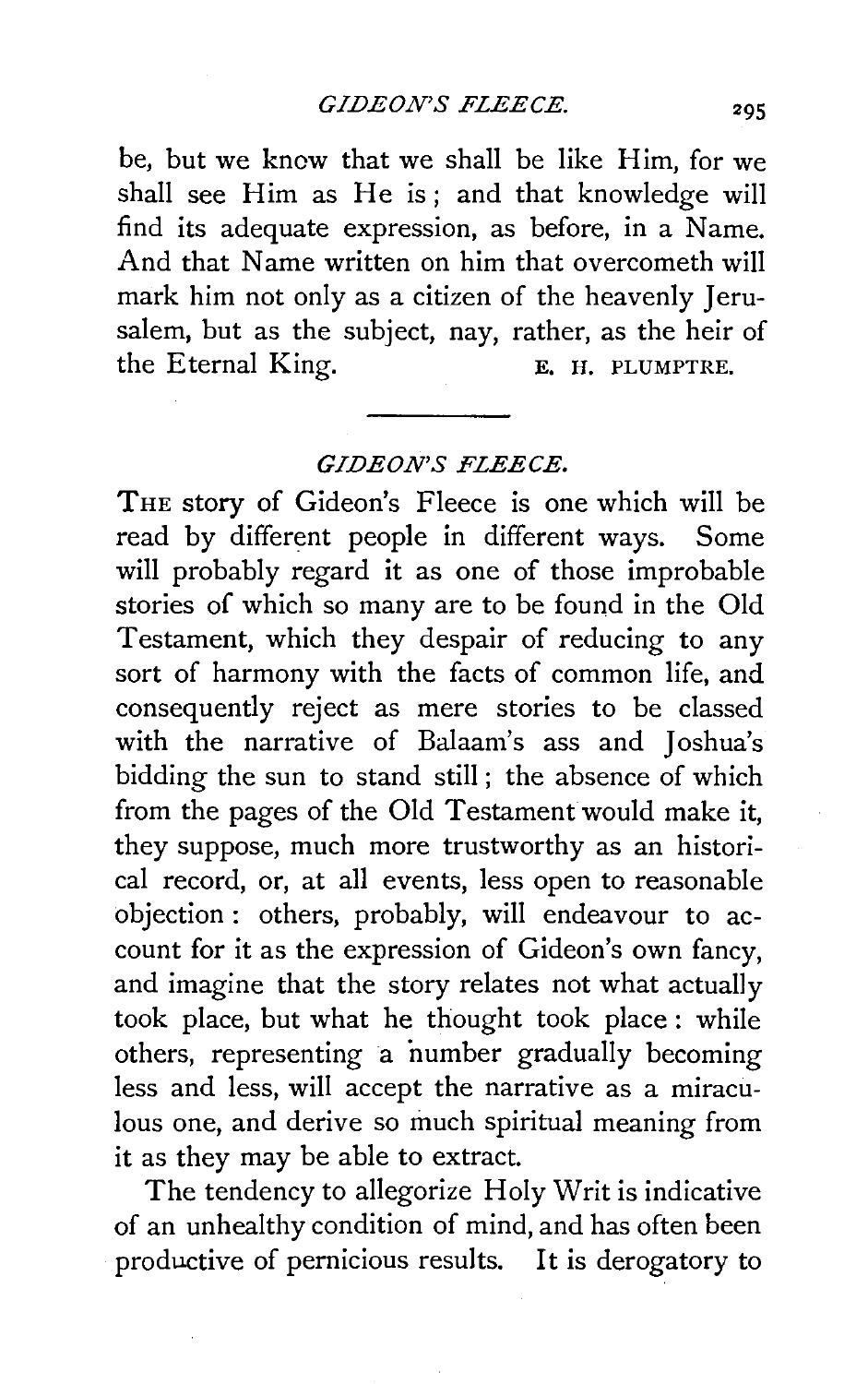the Holy Spirit to conceive that his chief concern in the production of the Sacred Scriptures has been that of setting conundrums. And, in fact, there is no limit to the degree to which the habit of allegorizing may not be carried if we once surrender ourselves to the principle. St. Paul, indeed, discovered in the history of Hagar and Sarah an implied prophecy of the two covenants, but he did so in such a way as to leave no doubt upon the mind about the reality of the history. When, however, allegory has the effect of diverting our attention from the actual fact to the supposed idea foreshadowed by the fact, its tendency becomes fatal to the existence of history, which is valuable only as a record of fact. No doubt all actual history must involve the expression and illustration of certain principles which, perhaps, at the time of its occurrence are less obvious than the outward features of the history itself. It is only after the lapse of ages that the veil of incident begins, as it were, by degrees to wear away and to make more and more apparent the principle underlying it. And then, in proportion as this becomes striking and forcible, we are conscious of the tendency to question almost whether the particular expression or illustration of the hidden principle ever took place. It is characteristic of certain minds to be more or less open respectively to the influence of ideas or facts. For example, the Hindoo mind can with difficulty apprehend the value of historic fact. It is almost wholly under the power of ideas, and it regards history as merely the vehicle of abstract ideas, which are of more importance than the history itself. It is curious to trace the existence of a like tendency in the cognate mind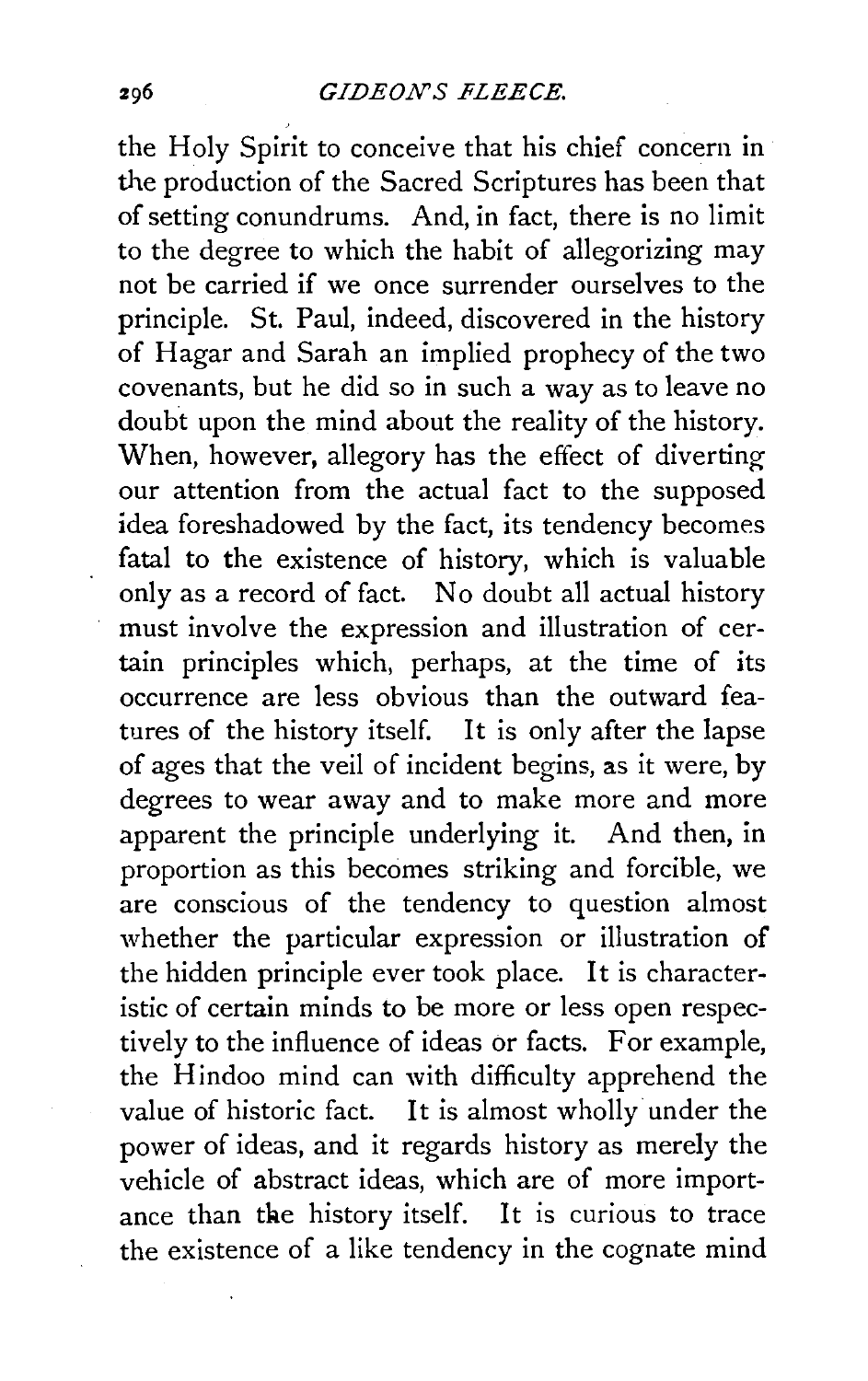of modern Germany, which has frequently been evidenced by the habit of resolving everything into myths. In striking contrast to the Indo-Germanic mind is the Semitic mind of the Jews. They, as a nation, were almost wholly under the power of the concrete. They valued facts for their own sake, and were slow to perceive the operation of underlying principles. Thus their historical records deal largely in incidents and dates and names, and thereby assert their claim the more imperatively on our attention as transcripts of veritable fact. **It** is not impossible that this very slowness in the Jewish mind to appreciate abstract principle may account for the particular aspect of certain portions of their history. Modern investigations have tended to shew that the plagues of Egypt had in them certainly an element of the natural, although the manner **in** which they have been recorded is such as to conceal this almost entirely, and to leave us hardly anything to contemplate but the arbitrary display of supernatural power and the exercise of a supernatural will. It is possible, however, that, without any sacrifice of historical accuracy, a very different narrative of them might have been produced by a mind of **a** different order, more under the influence of ideas ; or, at all events, it is certain that the Mosaic history resembles more nearly a sculpture in high relief than **it** does a painting in perspective. The illustrations on the monuments of Egypt, among which the youthful mind of the great Lawgiver had been trained, are singularly suggestive of much of the Jewish history; for, in both, events are represented not so much as they appear to us now, but rather as they cannot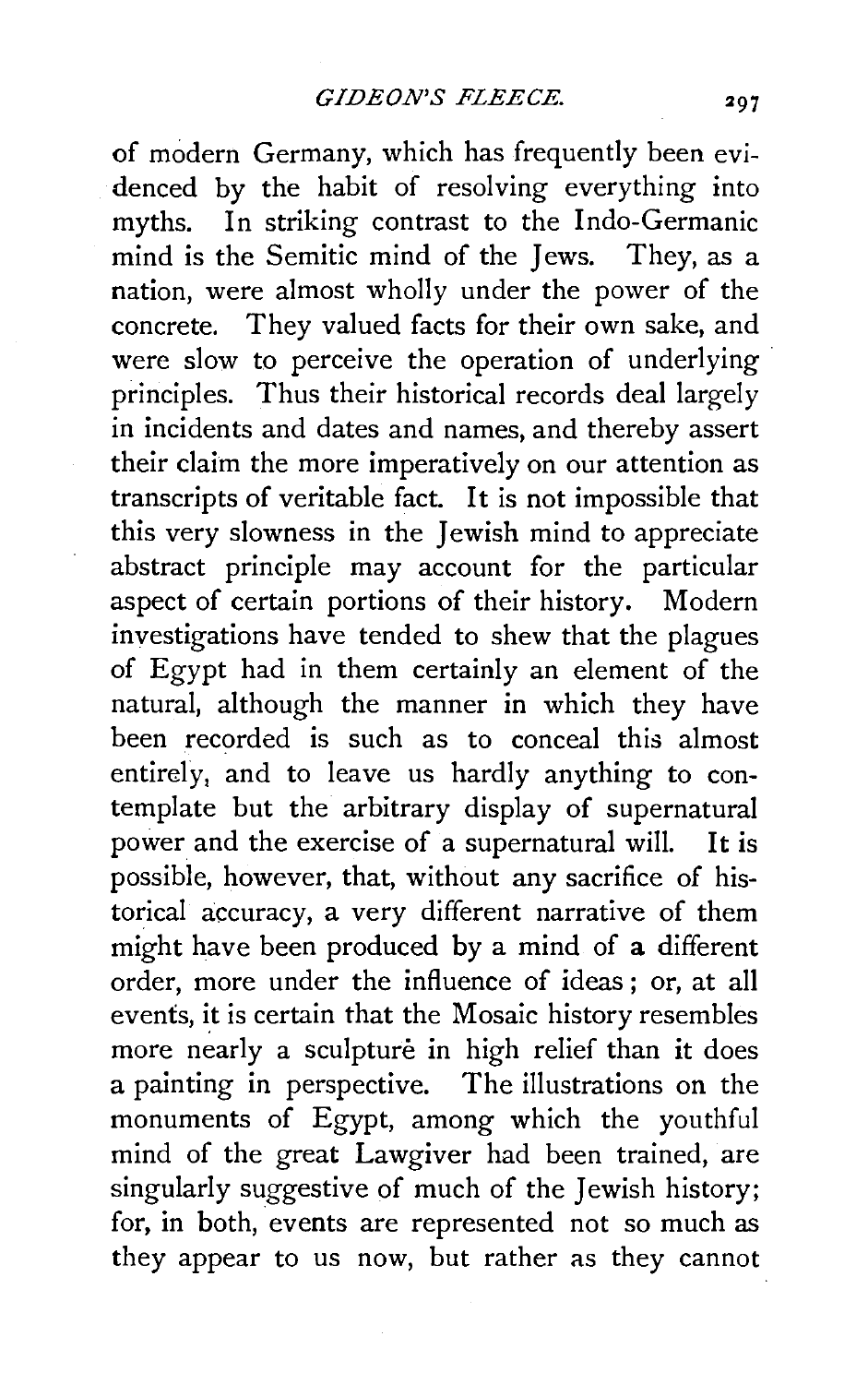fail to appear when adapted to one rigid and inflexible method of viewing or depicting them. That the earliest efforts of mankind in this direction would be naturally governed by analogous principles is shewn by the sculptures of Assyria, in which truth was, without doubt, a primary object, though the artist, in his efforts to attain it, achieved results which, to our modern ideas, are anything but true. It is inevitable that an historian of the same early period should be characterized by features of a similar kind, and hence the life-like, though at the same time the rigid and inflexible, representations of the Mosaic and early Jewish history.

It is, however, characteristic also of Holy Writ, in a degree that far surpasses any other writings whatever, that the incidents of its history not only serve to illustrate underlying principles, but also serve to give the promise of yet higher illustration of them. For instance, the deliverance out of Egypt manifestly reflects the spiritual deliverance from sin ; the wanderings in the desert and the delayed occupation of Canaan, the struggles after the attainment of spiritual freedom and holiness of life, and the like ; and consequently they answer in a remarkable manner to the redemption of Christ and the discipline of life in the journey to the land of heavenly rest. Precisely therefore as we recognize the hand of God in the history of the Exodus, it will become impossible for us not to see in that history a promise of the Redemption of Christ. If we acknowledge both incidents as Divine, it is impossible not to discern a Divine intention in the relation between them. And hence arises what is known in common popular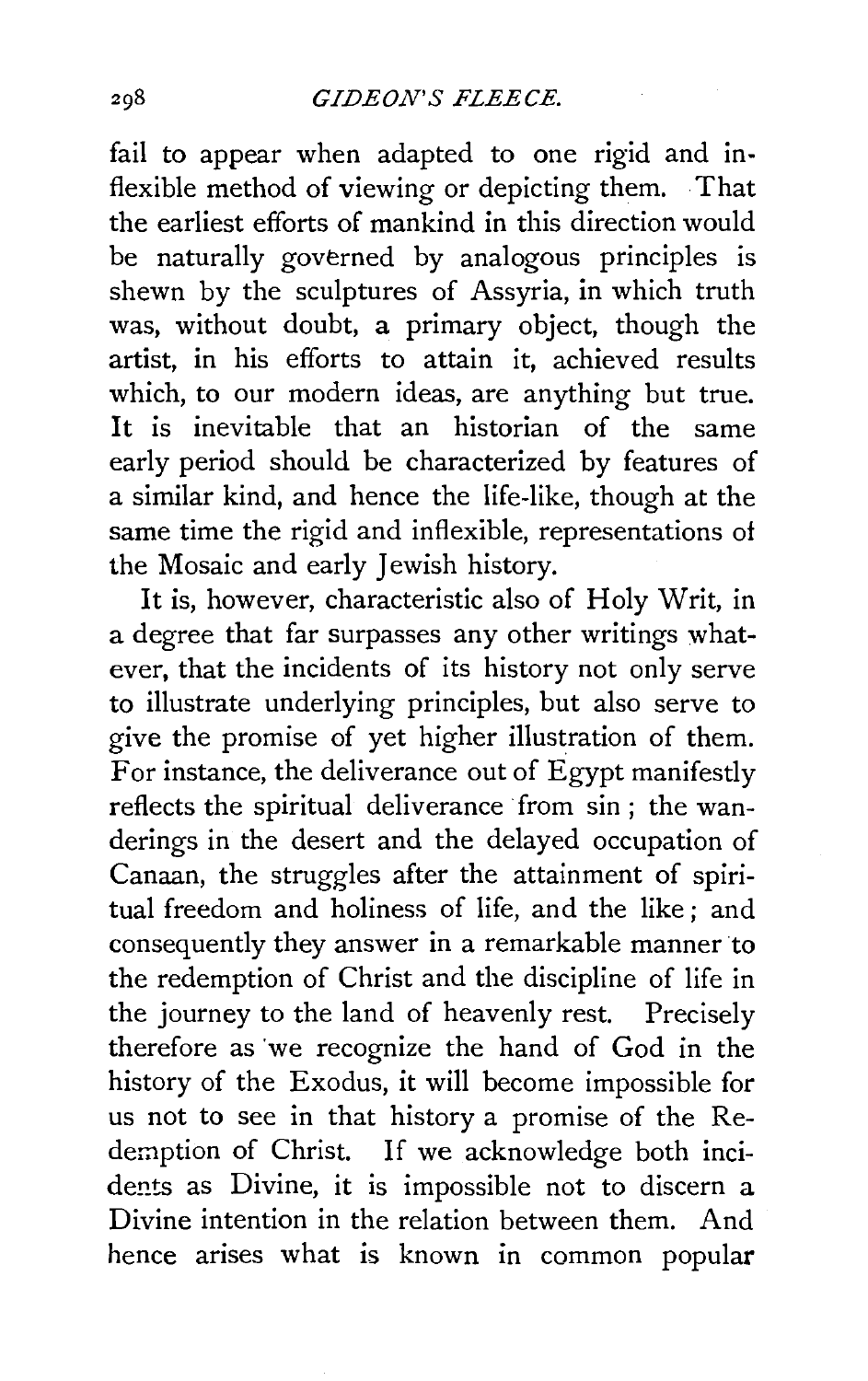language as the relation between type and antitype. It tends to an unreal contemplation of the facts of history to dwell too exclusively or prominently on this relation ; but the relation is one that we cannot but acknowledge if we acknowledge the history. The history does not exist for the sake of this relation, but this relation is the necessary accident of the conditions of the history, and it is a relation that must have been contemplated and designed, so far as the expression of the Divine Mind was intended to be marked in the incidents of the history.

It is not, however, by any means all the incidents of Jewish history in which we can trace a similar relation to subsequent events that we find in the earlier and later incidents of the Exodus. Indeed, it is natural to suppose that the impress of the Divine Will would not be stamped with equal clearness on every part of the history. In many cases that history would be left to develop itself after the ordinary and natural principles which operate in human affairs. Nor is this inconsistent with what we believe to be the method of God's dealings with individual men. We faithfully recognize a controlling Providence in every part of our lives; but in certain marked deliverances and acts of special mercy we are constrained to confess that the finger of God has been conspicuously manifested. The same Almighty Power, therefore, which operated wondrously at the Exodus, may not have ceased to operate during the era of the Judges or the Kings, although the way in which it operated may have been less exceptional and less conspicuous. If, however, there were any occasions when the power of God was exerted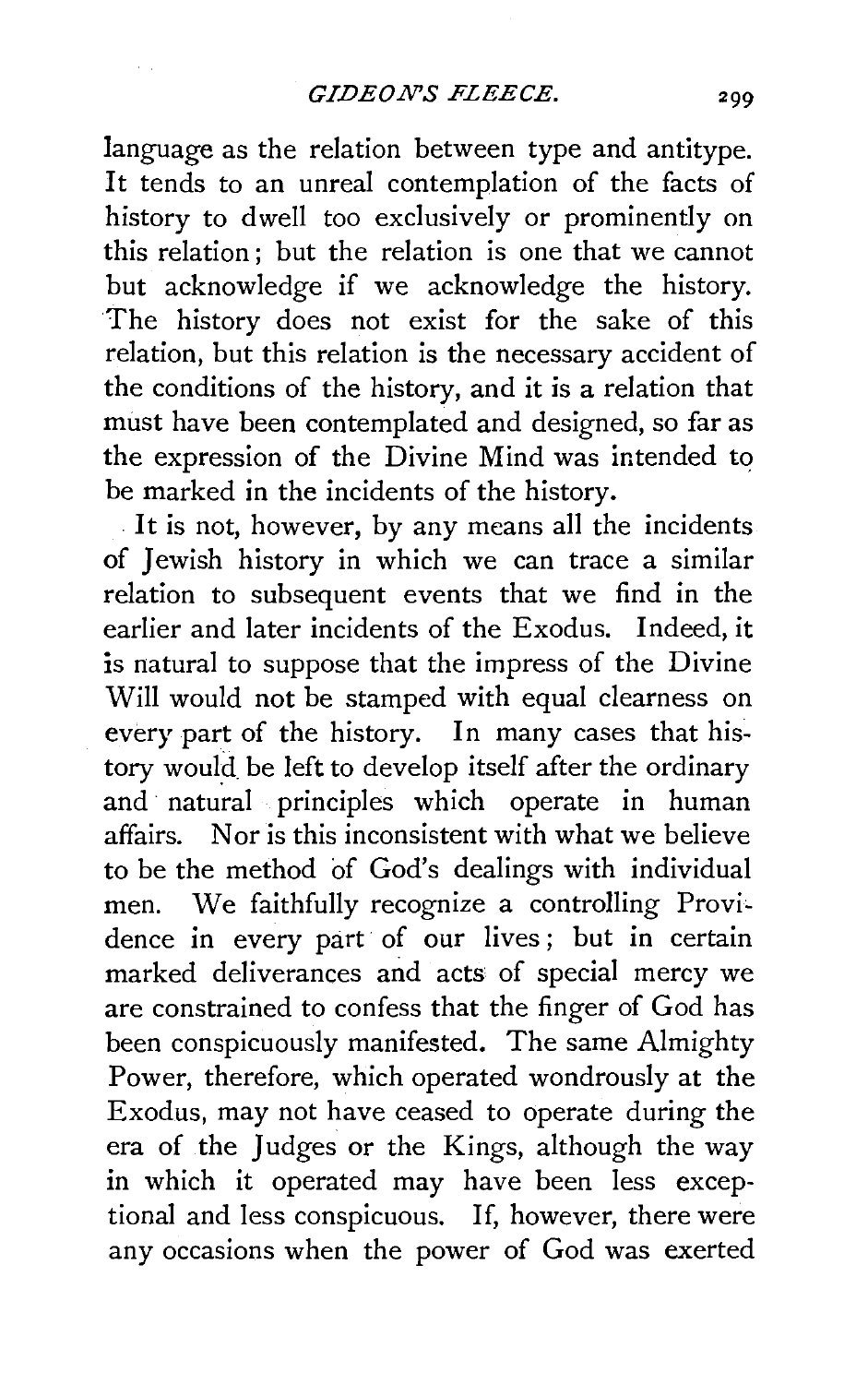in an exceptional way, it is only reasonable to suppose that such occasions of his manifestation would be fraught with more significance than the incident of the moment might demand. The appearance of the captain of tne Lord's host to Joshua would have a very direct and intelligible meaning to him ; but if the vision was a real one and not an illusion, the record of it could not but be charged with many important principles and lessons, not for Joshua only, but for all mankind. The whole value of such narratives lies in the reality of the event recorded. There is absolutely no lesson conveyed by the vision to Joshua, or to Manoah, if the vision itself was an unreal one. Whereas, if it actually was an incident in the series of a continuous Divine revelation, the value of it becomes infinitely enhanced; and thus those critics who depreciate the narrative for its own sake, and regard it as unworthy of credit for its absurdities, virtually start where they should conclude, by assuming its falsehood. For if the narrative is not false, it ceases to be absurd; it becomes a veritable and trustworthy record of the way in which the Almighty was content to convey the knowledge of his will to man.

Now let us apply these principles to the story of Gideon's fleece. Of course, if the story is not true, if the incidents were not as they are recorded, if there was no remarkable phenomenon witnessed, however the story of it may be accounted for, then we need not trouble ourselves about the narrative; it is a narrative and nothing more, simply on a par with the many narratives, equally marvellous and equally untrue, that we meet with in Herodotus.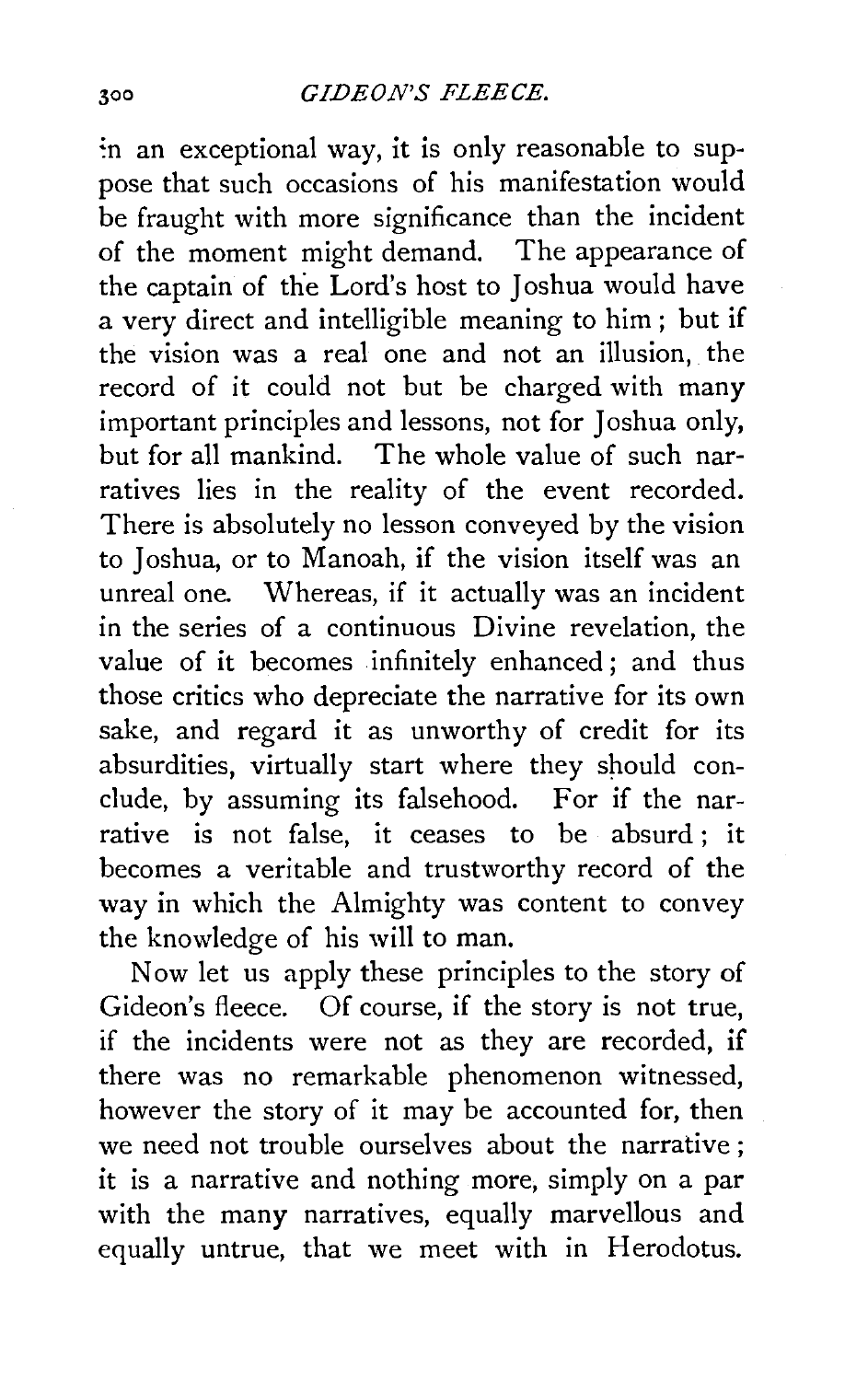But if this is not so, if the sign for which Gideor. asked was a real sign, if it really was a sign which God vouchsafed to give him for his own encouragement, then verily it could not be a sign without a signification, and it is open to us to ponder and investigate its signification. Certainly, if we decide beforehand that it is neither consistent with the Divine dignity nor the character of the Divine actions to take such a course, there is an end to everything with which the action may be fraught ; but this in a professedly and ostensibly Divine Record is clearly to prejudge the case. If the record be not divine, it clearly can have no divine meaning ; whatever meaning it may have must be dependent on its verity as a record. The question should rather be whether, supposing the record to be a true one, it is possible for us to discover any signification underlying the sign which may tend to confirm its truth. That it is the chosen method of Almighty God to teach by signs is unquestionably the doctrine of the Bible. " Therefore the Lord himself shall give you a sign," cried Isaiah to the rebellious and unbelieving Ahaz. "These signs are written that ye might believe," said St. John of the miracles of Jesus. The whole ministry of Scripture is a ministry of signs, and in some cases signs have been asked faithfully, and sometimes they have been asked in unbelief. It was characteristic of the Jewish mind, St. Paul tells us, to seek after signs, perhaps from the very circumstance that their ancient literature was so full of them ; but the ministry of signs was one of which even our blessed Lord did not hesitate to avail Himself when Moses and Elias were seen in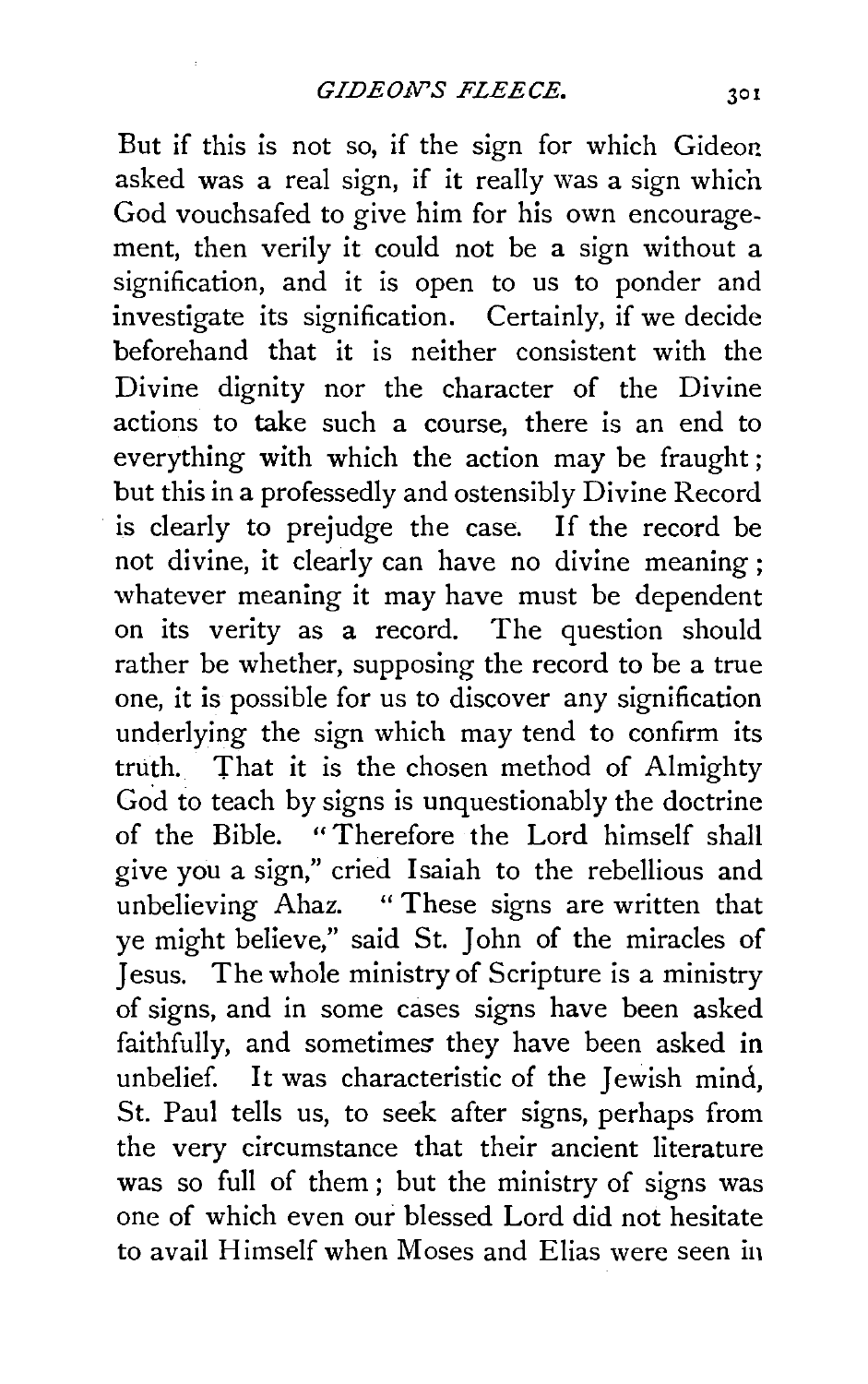glory on the mountain of vision, and the angel appeared unto Him from heaven, strengthening Him in the hour of his great agony. Within certain limits. therefore, chiefly determined by the inward animus of the seeker after them, it is plainly allowable to ask for signs. Gideon had already given proof of his faith in the mission of God by incurring danger and the reproach of his friends for the sake of obedience to the Divine command ; he might not unnaturally ask for further recognition of his work. And that recognition was given him. If we are to believe that these things were written for our learning, we may fairly infer that similar recognition and encouragement will not be withheld when it is needful for us to have it, if the prayer that asks for it is the prayer of faith. It is essential to every good work that we should be fully persuaded of the Divine approval and co-operation. Certainly, if the work is good, we may know that it has the Divine approval; but in proportion as it is arduous, we naturally stand in need of more than this. We want the distinct consciousness of Divine co-operation, and oftentimes in the annals of those who have worked for God this has been vouchsafed. It was when Paul was a prisoner in the castle of Antonia that the Lord stood by him at night, and said, " Be of good cheer, Paul ; for as thou hast testified of me in Jerusalem, so must thou bear witness also at Rome." And thus it was in the case of Gideon. When he was about to strike the critical blow for the deliverance of his country, he said unto God, " If thou wilt save Israel by my hand, as thou hast said, Behold, I will put a fleece of wool in the floor, and if the dew be on the fleece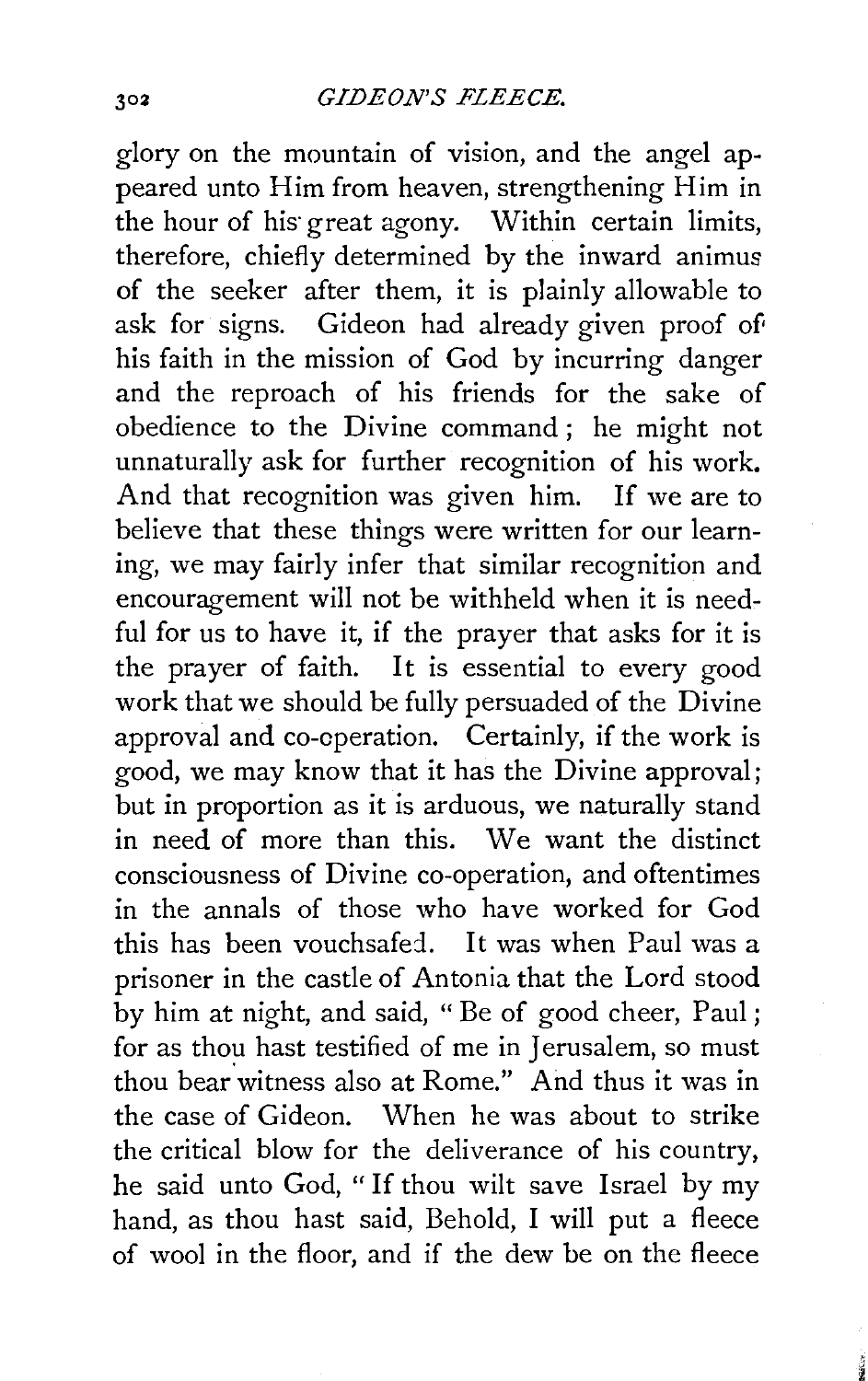only, and it be dry upon all the earth beside, then shall I know that thou wilt save Israel by my hand, as thou hast said." There is nothing on the face of the narrative to enable us to judge whether in Gideon's request belief or unbelief predominated. We can only suppose that the issue shews conclusively that it was the prayer of faith asking for the increase of faith, for otherwise we may infer that it would have been rejected. The only question is, how far we may conceive that, in granting the request of Gideon, it was the Divine intention to combine with the answer to it typical instruction for after ages. And this we can only decide by comparing the signs given with the known subsequent dealings of the Almighty. Then it will be sufficiently obvious that a clear correspondence will be traceable ; although, of course, to decide how far this correspondence was comprehended within the limits of the Divine intention can only be a matter for the inference· of faith. The first condition imposed by Gideon was analogous to the position of himself and his people. In all ages of the world might has been liable to pass for right. The seven years' oppression of the Midianites had doubtless the tendency to make Israel feel less confident in the national relation to God. As far as God was iden- tified with good fortune, which is the special temptation with which good fortune always comes charged, it might have been thought that God was on the side of Midian,-that Israel was no nearer or dearer to him than Midian. If this were really so, then there was an end to all the special significance of the past dealings of God with Israel. They had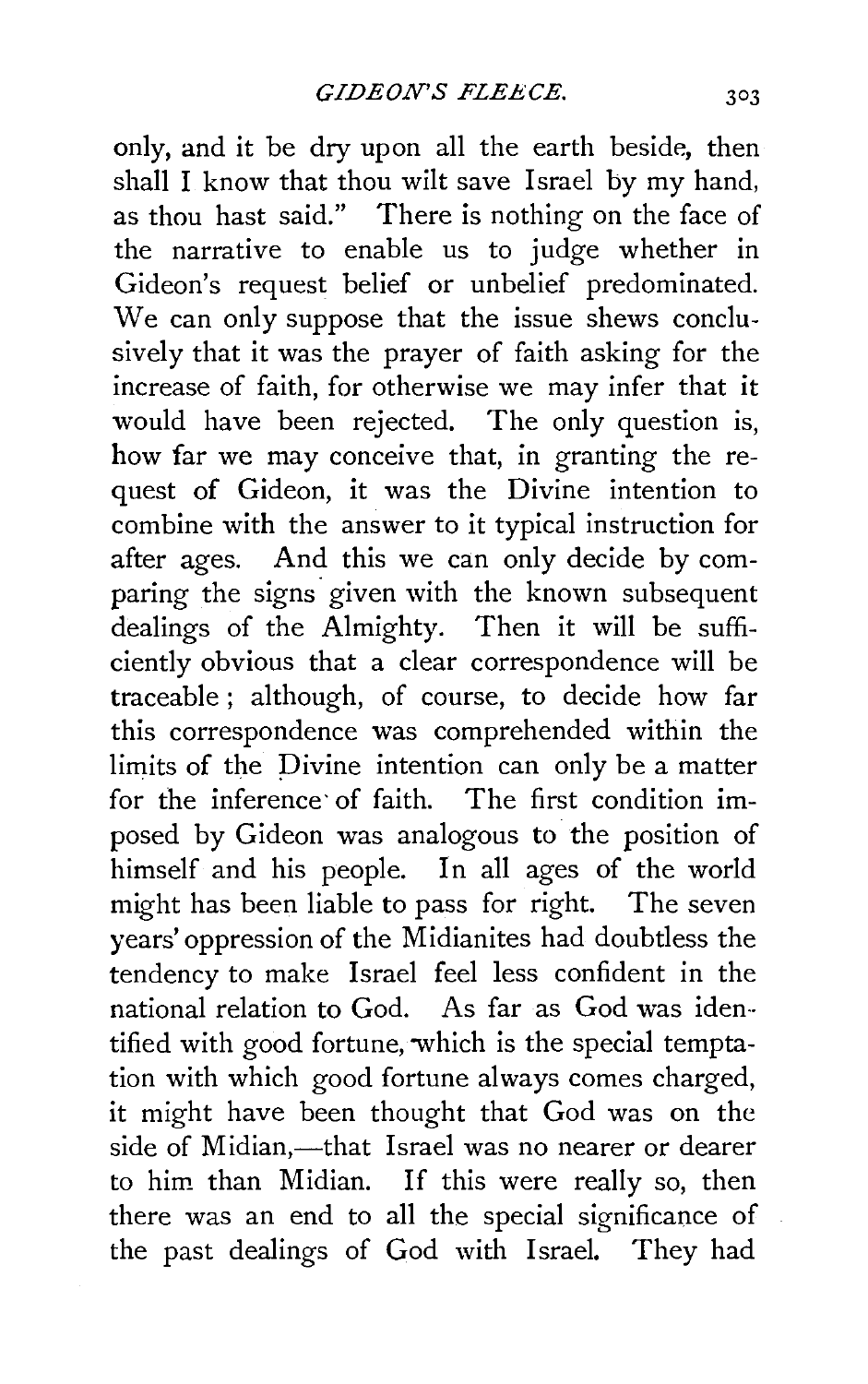implied nothing and testified to nothing. Though Gideon may not have intended or thought of this, the very teaching of the sign he asked for was to shew that the gracious dew of the Divine election rested alone on Israel, whatever the outward features of the nation were. The strong arm of power was with Midian, and it was wielded to the oppression of God's people; but that by no means belied his past dealings with them. To them " pertained the adoption, and the glory, and the covenants, and the giving of the law, and the service of God, and the promises." As regards all these special tokens of the Divine power all the earth around was destitute. As yet the dew had not fallen there. This is simply a matter of fact which cannot be controverted if we accept the Divine mission of Israel for the education of the world. And even if we do not accept that, it still remains a phenomenon of history for which we have to account, that the special characteristics of the history and literature of Israel are essentially distinct from those of the rest of mankind. Where at this early age, in the fifth century before the first Olympiad (776 B.C.) and the foundation of Rome, will you find in the annals of any people such simple trust in the providence of God, such childlike reliance on his power and his will, as are found in the story of Gideon ? Nay, where is the people that have the annals to shew ? We shall search in vain on the monuments of Egypt, or amid the brick records of Babylonia, for any like knowledge of God, even if we declare that knowledge false, as it is found in the records of Israel; so that as a matter of fact, while the dew of Divine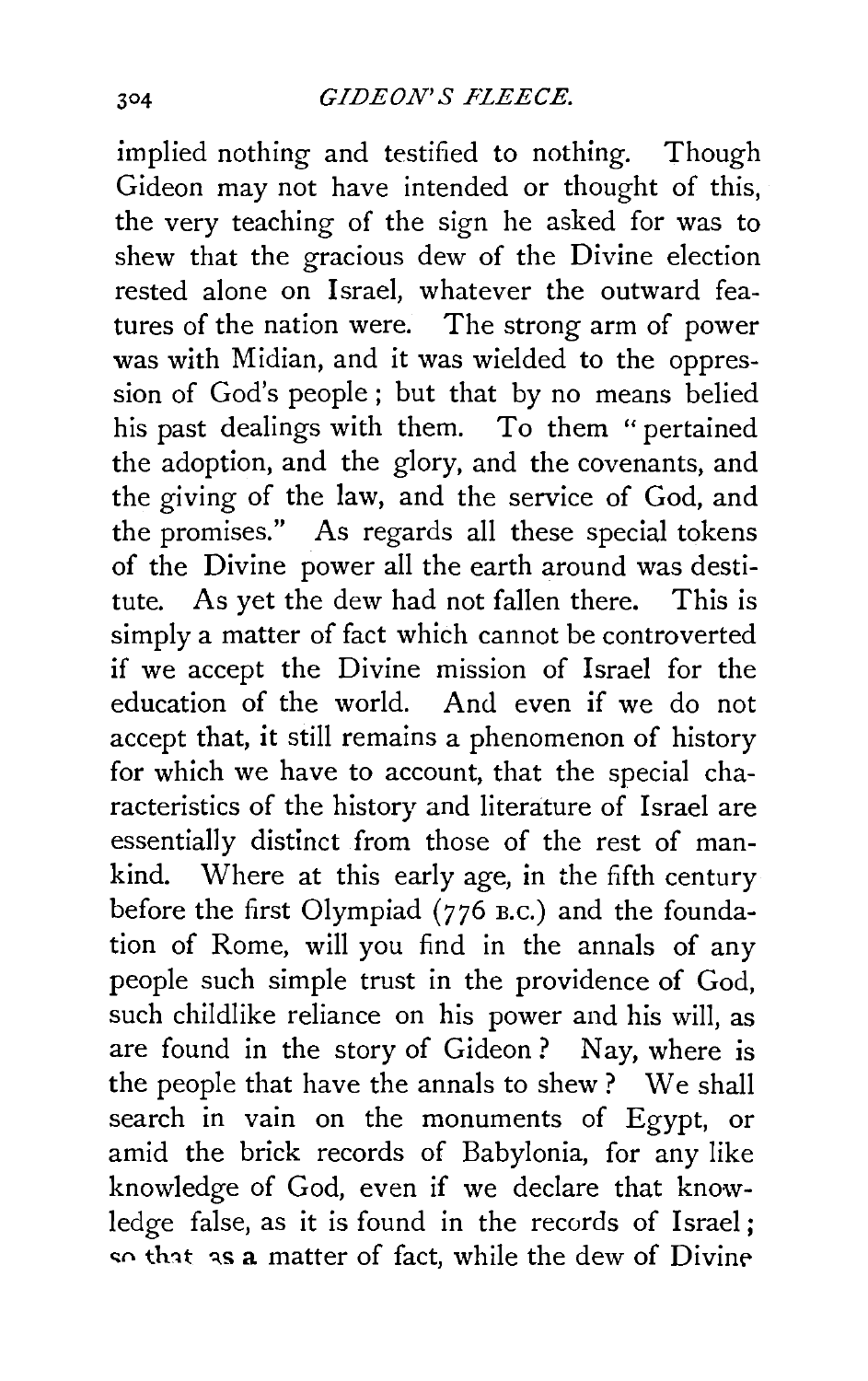grace lay thick on Israel, the face of all the earth besides was dry. That such an application is, at all events, not unbiblical is seen at once by reference to the seventy-second Psalm, where it is especially said, with regard to the Son of David, that He shall come down like rain upon a *fleece* (the masculine form of the same word that is used here in Judges). The spiritual influence of the future king is declared by the Psalmist to be like that of rain or dew upon a fleece, or, as the Authorized Version has it, upon the mown grass. Whether or not, therefore, we decide that this was the meaning which God intended the sign to have, at all events it is one which is alike consistent with the language of Scripture and with the obvious facts of history.

It remains, however, to consider the second sign vouchsafed to Gideon. It was just possible that the moisture in the fleece was due to some accidental cause, and not intended as an answer to the prayer of Gideon. We, in reading the narrative, have clearly no room to think so; but if we put ourselves in the place of Gideon, we shall assuredly feel that the doubt was by no means an unnatural or an unreasonable one. Certainly, if there is any truth in the faith that lives in honest doubt, we must acknowledge that Gideon was justified in his hesitation, so far as it was really hesitation, and not rather faith, asking for the missing link of sufficient evidence. At all events, here again the issue justified him. Following the memorable example of Abraham when interceding for Sodom, he said unto God, " Let not thine anger be hot against me, and I will speak but this once : Let me prove, I pray thee, but this once VOL. III.  $2I$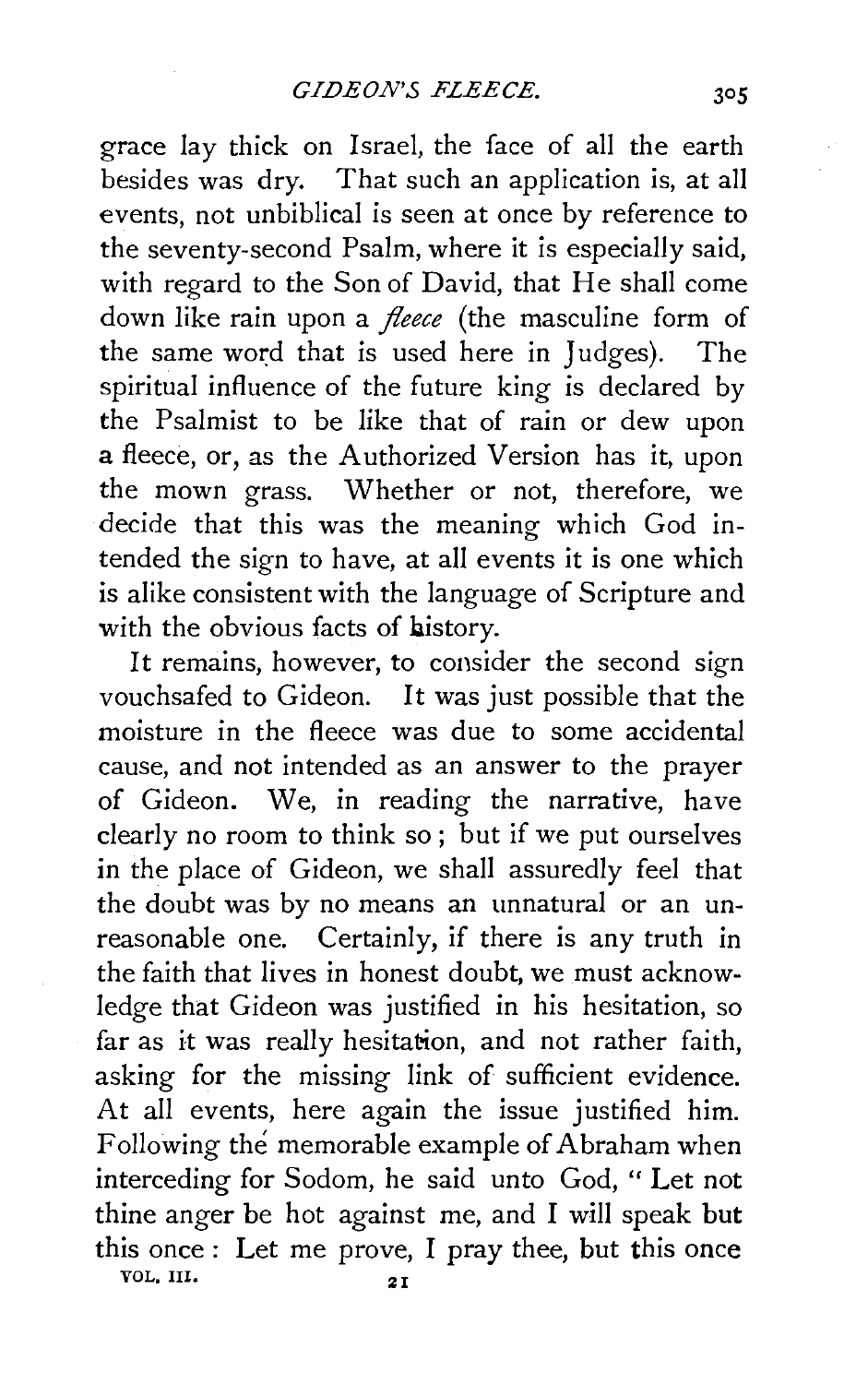with the fleece; let it now be dry only upon the fleece, and upon all the ground let there be dew. And God did so that night : for it was dry upon the fleece only, and there was dew on all the ground." The second answer was conclusive : here at least there could be no room for accident. It is beyond the possibility of chance that such a result following a prayer so framed could be other than an answer to the prayer. Only concede the incidents, and the significance of them was unquestionable. The language in which they speak is as distinct and unambiguous in our days as it was three thousand years ago. And of their effect then the history gives the clearest evidence in the sequel, when, as the immediate consequence, it tells us that with three hundred men the multitudinous hosts of Midian were put to flight and smitten.

But was there nothing in the giving of this sign, and in the narrative which preserved the memory of it, which was intended, not only to confirm the faith of Gideon, but yet further to instruct the future generations of mankind ? Was there not a lesson hidden there which Gideon could not learn, which time only could unfold, but which the course of history should make too plain to be lightly put aside ? If the condition of Israel then was shadowed forth by the moisture in the fleece which had left the earth dry, what shall we say to the condition of Israel when the full purposes of God in his dealings with that nation had been declared, and they had rejected Him for whom alone their nation had been signally blest, and for whose advent it had been specially prepared? Here, again, without venturing